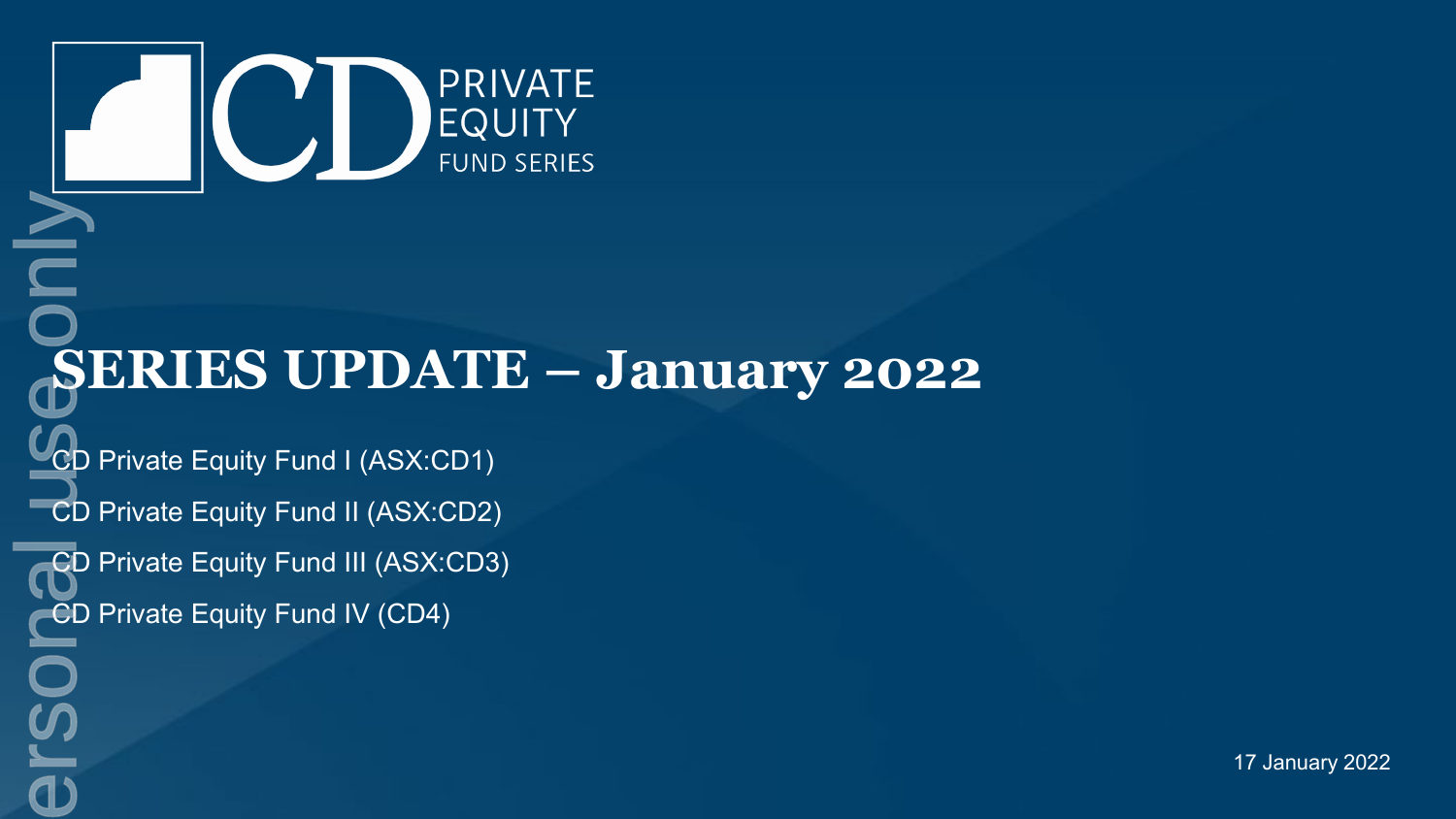### **Disclaimer**

This presentation has been prepared by E&P Investments Limited as Responsible Entity (ACN 152 367 649, AFSL 410 433) of the CD Private Equity Fund Series (**Funds** or **Fund Series**), which includes CD Private Equity Fund I (ARSN 158 625 284) (**ASX:CD1**), CD Private Equity Fund II (ARSN 162 057 089) (**ASX:CD2**), CD Private Equity Fund III (ARSN 612 132 813) (**ASX:CD3**), and CD Private Equity Fund IV (ARSN 624 474 531) (**ASX:CD4**).

This presentation may contain general advice. Any general advice provided has been prepared without taking into account your objectives, financial situation or needs. Before acting on the advice, you should consider the appropriateness of the advice with regard to your objectives, financial situation and needs. Past performance is not a reliable indicator of future performance. All figures in this presentation are in AUD unless stated otherwise.

This presentation may contain statements, opinions, projections, forecasts and other material (forward looking statements), based on various assumptions. Those assumptions may of may not prove to be correct. Neither the Responsible Entity, the Investment Manager or their advisers (including all of their respective directors, consultants and/or employees, related bodies corporate and the directors, shareholders, managers, employees or agents of any of them) (**Parties**) make any representation as to the accuracy or likelihood of fulfillment of the forward-looking statements or any of the assumptions upon which they are based. Actual results, performance or achievements may vary materially from any projections and forward-looking statements and the assumptions on which those statements are based. Readers are cautioned not to place undue reliance on forward looking statements and the Parties assume no obligation to update that information.

The Parties give no warranty, representation or guarantee as to the accuracy or completeness or reliability of the information contained in this document. The Parties do not accept, except to the extent permitted by law, responsibility for any loss, claim, damages, costs or expenses arising out of, or in connection with, the information contained in this presentation. Any recipient of this presentation should independently satisfy themselves as to the accuracy of all information contained in this presentation.

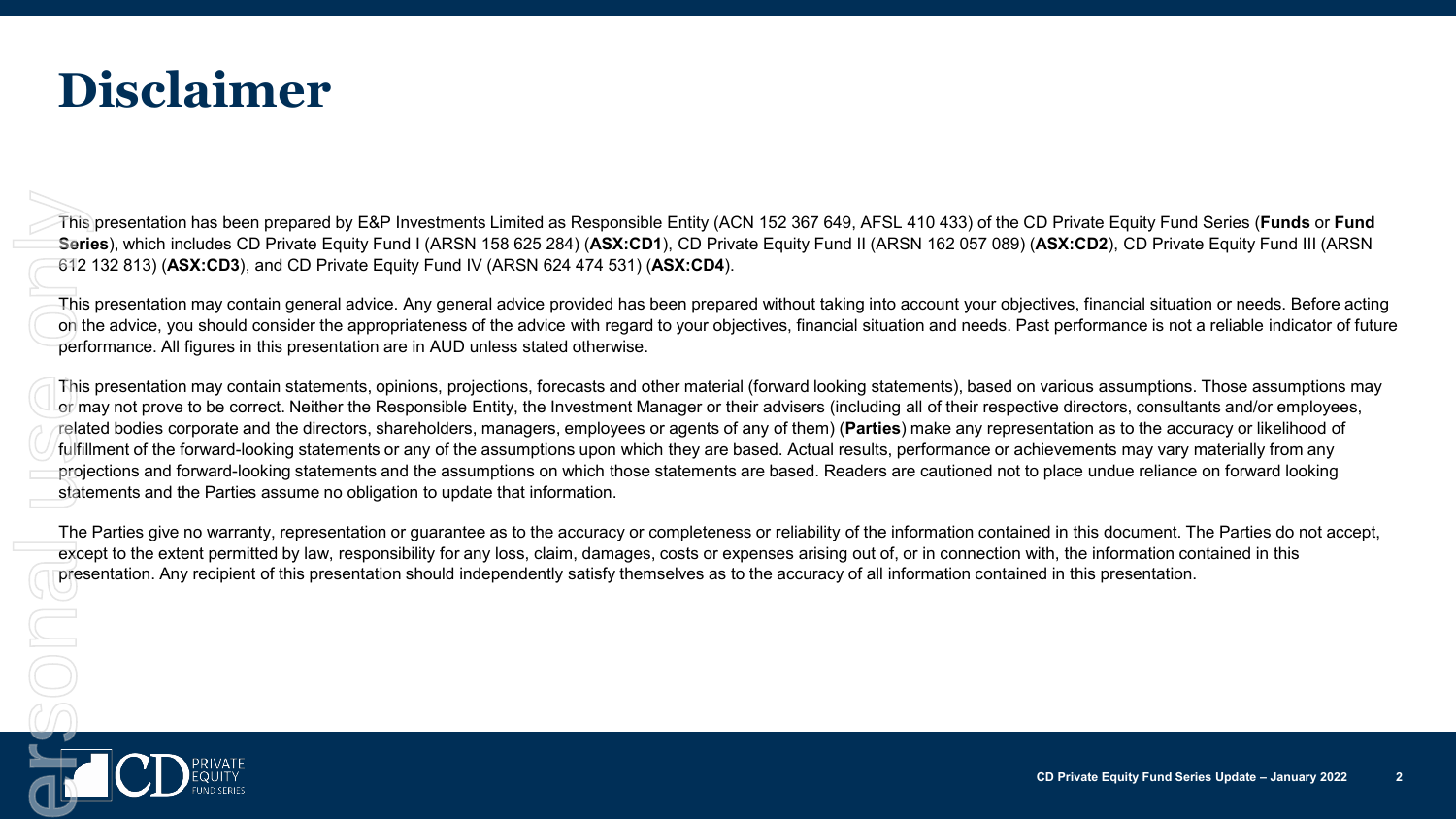## **Summary overview**

 Recent meetings with our underlying managers have been very positive and momentum from the second half of 2020 has clearly continued throughout 2021.

- ‒ The past twelve months, to 30 September 2021, have been highly productive for the private equity market, and our strategy of investing across a diverse range of small to middle market managers continues to deliver strong returns for unitholders. Note: Past performance is not a reliable indicator of future performance<br>
Note: Past performance is not a reliable indicator of future performance<br>
Note: Past performance is not a reliable indicator of future performance<br>
	- ‒ There have been many strong realisation events across the year to 30 September 2021 for each Fund in the CD Private Equity Fund Series.

 The Investment Managers are pleased to report a highly productive and successful half year ending 30 September 2021 for each Fund in the CD Private Equity Fund Series.

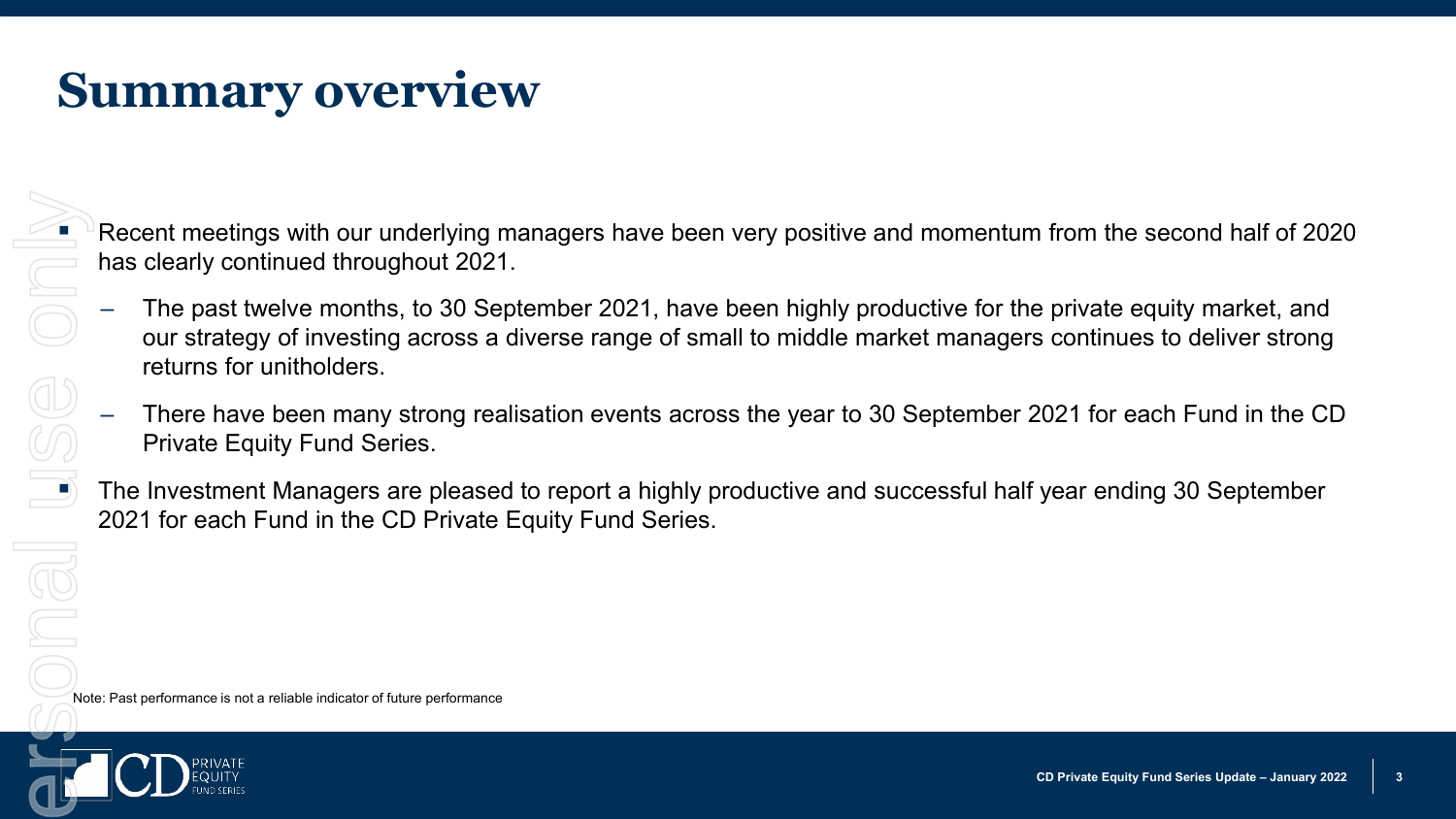### **Performance summary at 31 December 2021**

| <b>FUND</b>                                                                                                                                                                                                                                                                                                                                     |            | <b>3 MONTHS</b> | <b>6 MONTHS</b> | <b>1 YEAR</b> | <b>3 YEARS</b><br>P.A. | <b>5 YEARS</b><br><b>P.A.</b>                       | <b>INCEPTION</b><br>P.A. |
|-------------------------------------------------------------------------------------------------------------------------------------------------------------------------------------------------------------------------------------------------------------------------------------------------------------------------------------------------|------------|-----------------|-----------------|---------------|------------------------|-----------------------------------------------------|--------------------------|
| CD Private Equity Fund I (CD1)                                                                                                                                                                                                                                                                                                                  | <b>NTA</b> | 1.0%            | 25.0%           | 47.3%         | 21.8%                  | 18.1%                                               | 14.5%                    |
| CD Private Equity Fund II (CD2)                                                                                                                                                                                                                                                                                                                 | <b>NTA</b> | 5.4%            | 19.9%           | 41.8%         | 14.1%                  | 13.8%                                               | 12.6%                    |
| CD Private Equity Fund III (CD3)                                                                                                                                                                                                                                                                                                                | <b>NTA</b> | 4.4%            | 22.4%           | 69.2%         | 24.2%                  | 15.2%                                               | 14.3%                    |
| CD Private Equity Fund IV (CD4)                                                                                                                                                                                                                                                                                                                 | <b>NTA</b> | 6.3%            | 21.7%           | 68.3%         | 19.4%                  | $\overline{\phantom{a}}$                            | 16.8%                    |
|                                                                                                                                                                                                                                                                                                                                                 |            |                 |                 |               |                        |                                                     |                          |
|                                                                                                                                                                                                                                                                                                                                                 |            |                 |                 |               |                        |                                                     |                          |
| OO                                                                                                                                                                                                                                                                                                                                              |            |                 |                 |               |                        |                                                     |                          |
|                                                                                                                                                                                                                                                                                                                                                 |            |                 |                 |               |                        |                                                     |                          |
| Note: All figures as of 31/12/2021. NTA figures are post-tax NTA and is net of fees and costs. Total returns are inclusive of distributions. Past performance is not a reliable indicator of future performance. CD1 inception<br>date August 2012. CD2 inception date April 2013. CD3 inception date July 2016. CD4 inception date April 2018. |            |                 |                 |               |                        |                                                     |                          |
|                                                                                                                                                                                                                                                                                                                                                 |            |                 |                 |               |                        | CD Private Equity Fund Series Update - January 2022 |                          |
| PRIVAT <mark>E</mark><br>EQUITY                                                                                                                                                                                                                                                                                                                 |            |                 |                 |               |                        |                                                     |                          |

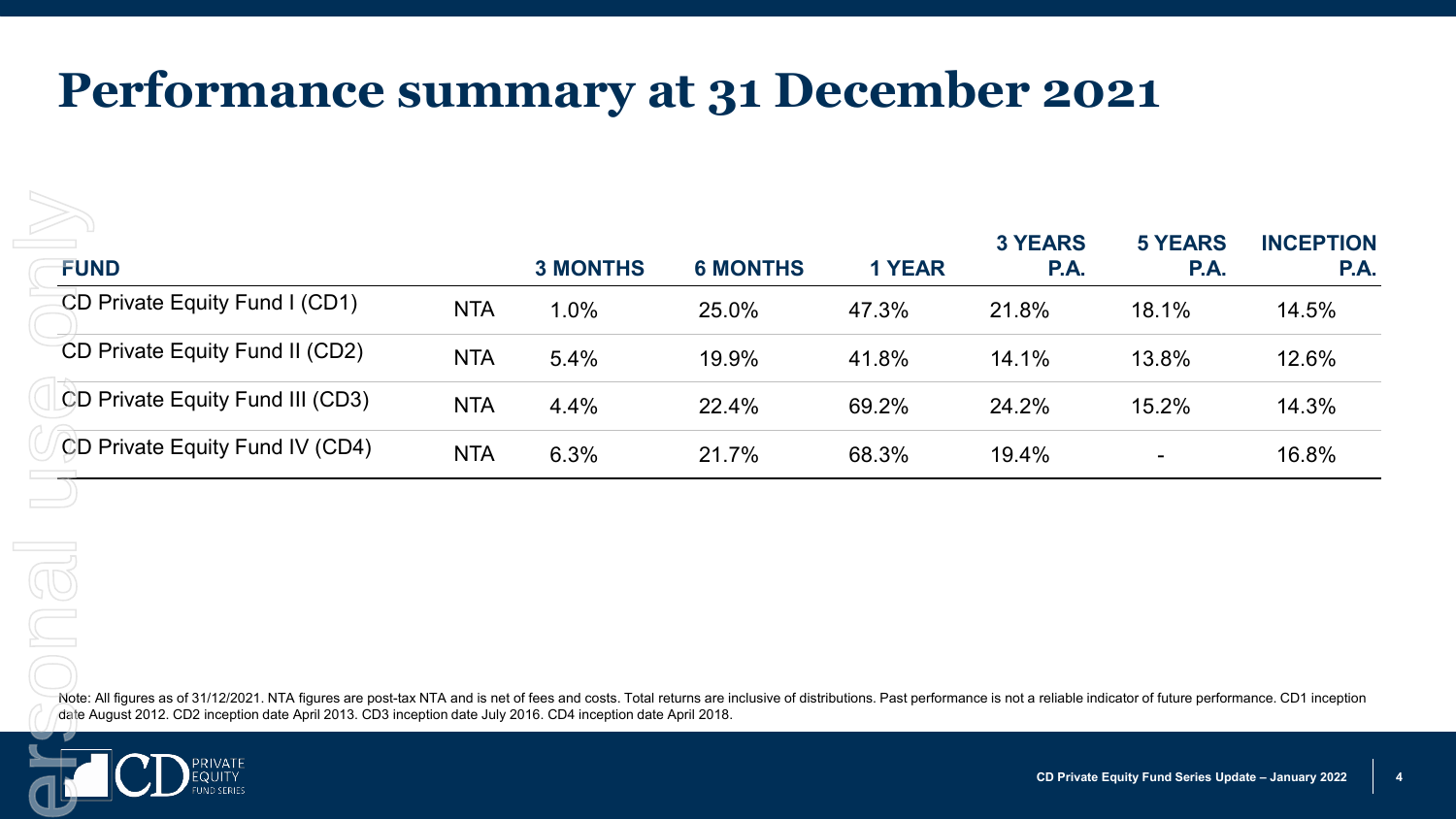# **A Cloud Guru**

 Founded in Melbourne in 2015, A Cloud Guru, is a leading provider in online cloud computing training and talent development.

 The Fund Series held their exposure to A Cloud Guru through investment in Elephant Partners Fund I, L.P (CD3) and Elephant Partners Fund II, L.P (CD4).

 Announced in June that it had entered into an agreement to be acquired by Pluralsight, Inc. for US\$2 billion. Interestingly, Pluralsight was until recently Nasdaq-listed, having been taken private by Vista Equity Partners. Founded in Melbourne in 2015, A Cloud Guru, is a leading provider in online cloud condevelopment.<br>
The Fund Series held their exposure to A Cloud Guru through investment in Elephant Elephant Partners Fund II, L.P (CD4).<br>

 Pleasingly, the transaction has resulted in a healthy return on investment for both the underlying LP and the Funds (CD3 and CD4).

 COVID-19 has pushed a number of companies into digital transformation, seeking greater efficiency and connectivity. One of the beneficiaries of this change was A Cloud Guru.

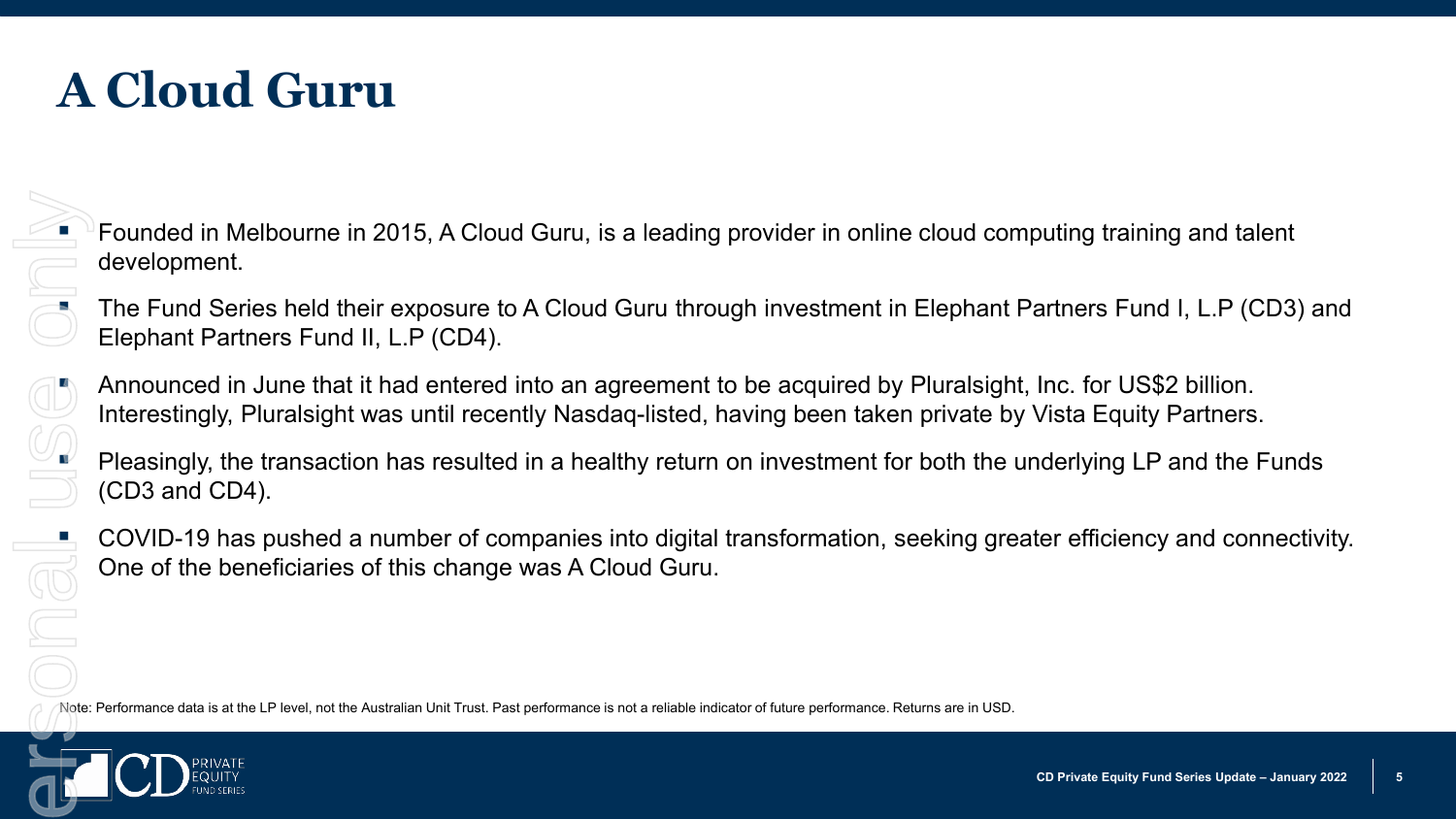- All 8 remaining underlying funds reported an increase in value over 2021 to 30 September 2021, with FPC Small Cap Fund I (Fort Point Capital) and U.S. Select Direct Private Equity Fund I showing the largest gains:
- ‒ Fort Point Capital sold 3Phase Elevator in during 2021, after successfully completed six add-on acquisitions with the aim of building the largest independent elevator and escalator service company in the United States.
- ‒ the realisation of 3Phase Elevator allowed Fort Point Capital to make a significant distribution to investors, which for CD1 was greater than the Fund's entire commitment to Fort Point Capital.
- U.S Select Directly Private Equity Fund I sold portfolio company AFC Holding Company and also received proceeds from the successful sale of a co-investment with another partner fund resulting in an aggregate distribution from US Select Direct of US\$4.4 million to the U.S. Select Private Opportunities Fund, L.P. • All B remaining underlying funds reported an increase in value over 2021 to 30 September 2021, with FPC Small Cap<br>
Fund I (Fort Point Capital) and U.S. Select Direct Private Equity Fund I showing the largest gains:<br>
-

Select Direct of US\$4.4 million to the U<br>CD1 has 41 portfolio companies remaining.

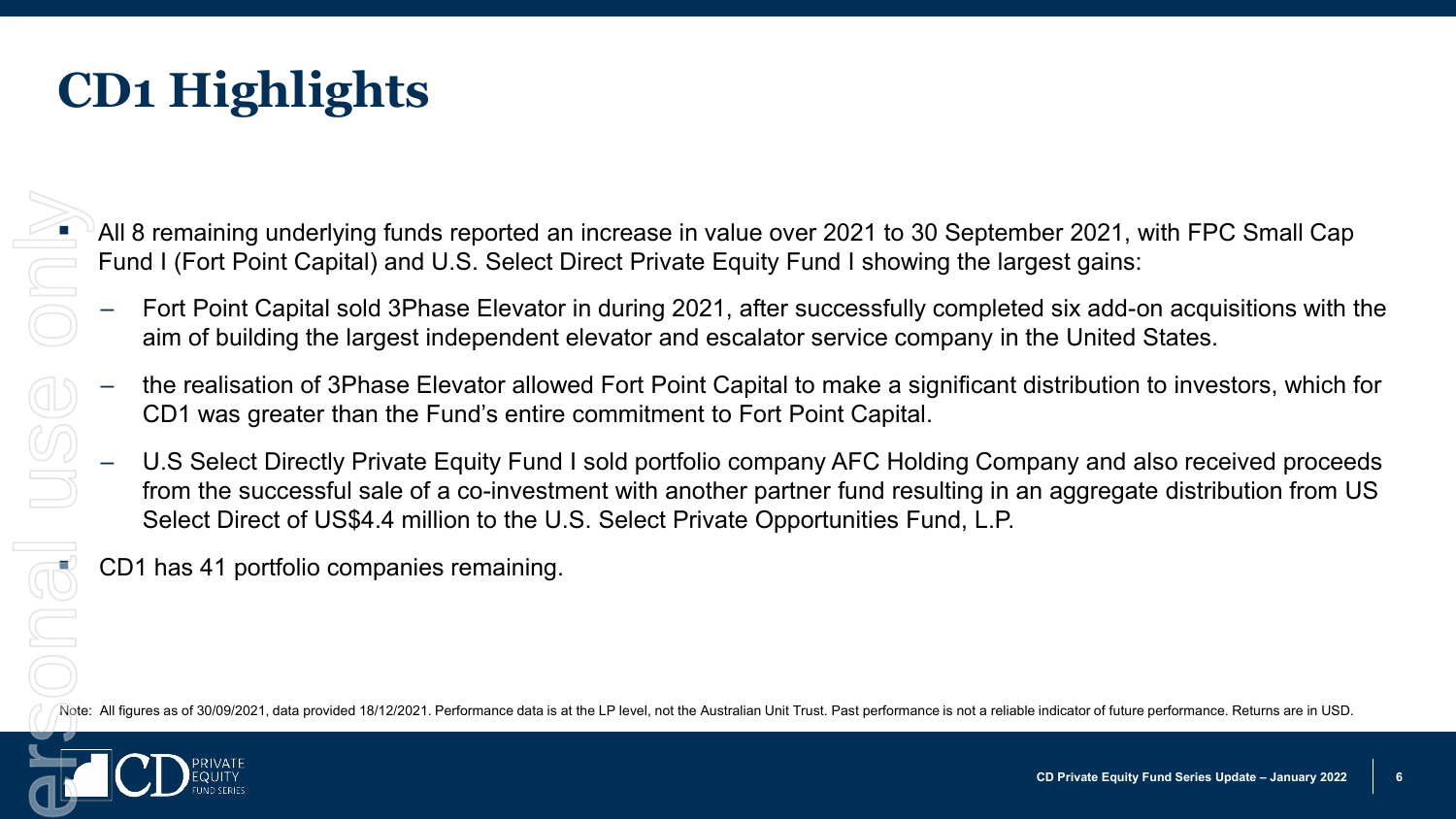### **CD1 LP Performance summary**

|                                                               | <b>TOTAL VALUE</b><br><b>TO PAID IN</b>                                                                                                                                 | <b>DISTRIBUTION</b><br><b>TO PAID IN</b> | <b>NET IRR-LP1</b> | <b>Third pa</b>  |
|---------------------------------------------------------------|-------------------------------------------------------------------------------------------------------------------------------------------------------------------------|------------------------------------------|--------------------|------------------|
| Fund A                                                        | 2.9x                                                                                                                                                                    | 2.9x                                     | 35.0%              | Underlyi         |
| ≸und B                                                        | 1.5x                                                                                                                                                                    | 0.9x                                     | 9.0%               |                  |
| Fund C                                                        | 2.7x                                                                                                                                                                    | 2.2x                                     | 25.0%              | Co-Inves         |
| Fund D                                                        | 2.6x                                                                                                                                                                    | 2.6x                                     | 35.1%              | <b>Full Exit</b> |
| Fund E                                                        | 1.4x                                                                                                                                                                    | 0.8x                                     | 5.9%               |                  |
| Fund F                                                        | 1.7x                                                                                                                                                                    | 1.1x                                     | 11.8%              | Remaini          |
| Fund G                                                        | 0.8x                                                                                                                                                                    | 0.8x                                     | $(7.9\%)$          | Avg. Age         |
| Fund H                                                        | 2.8x                                                                                                                                                                    | 2.0x                                     | 34.1%              |                  |
| Fund I                                                        | 1.9x                                                                                                                                                                    | 1.1x                                     | 18.9%              | Median           |
| reliable indicator of future performance. Returns are in USD. | Note: All figures as of 30/09/2021, data provided 18/12/2021. Return figures are net of all underlying fees and expenses of the individual managers, but before fees an |                                          |                    |                  |

| Third party funds                         | 8    |
|-------------------------------------------|------|
| Underlying Investments (Excl USD1)        | 81   |
| Co-Investments I (USD1)                   | 15   |
| Full Exits to date (Incl USD1)            | 55   |
| Remaining Investments                     | 41   |
| Avg. Age of Remaining Investments (Years) | 5.25 |
| Median Gross MOIC (realised deals)        | 2 9x |

Note: All figures as of 30/09/2021, data provided 18/12/2021. Return figures are net of all underlying fees and expenses of the individual managers, but before fees and expenses of the LP and Australian Unit Trust. Past pe reliable indicator of future performance. Returns are in USD.

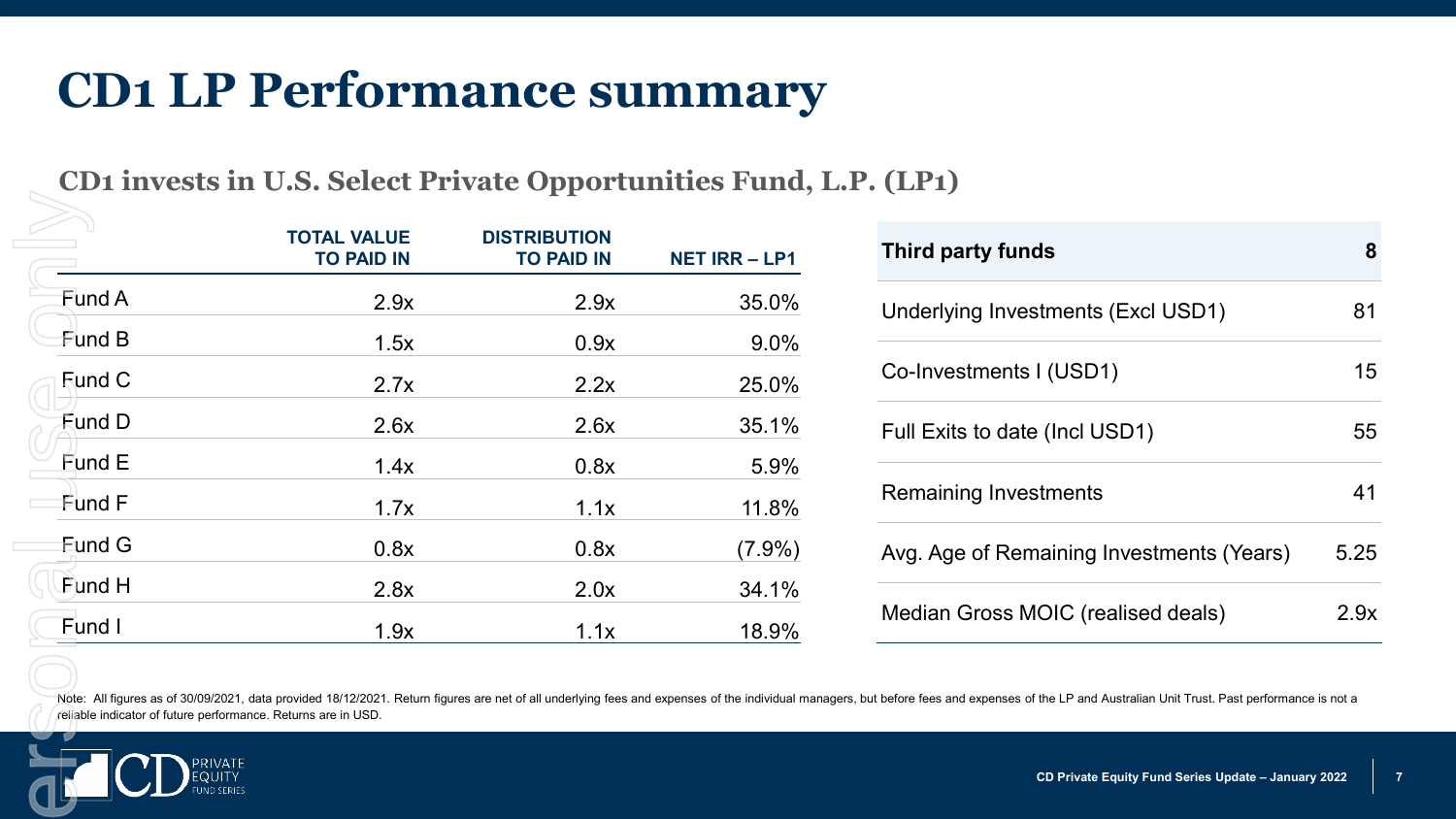- 11 out of 12 underlying funds reported an increase in value over 2021 to 30 September 2021 with the most substantial gains achieved at Blue Point Capital III and Chicago Pacific Founders I:
- ‒ Blue Point Capital invests in restaurants suppliers, promotional event producers, and collegiate apparel and was negatively impacted by COVID-19 during 2020. 11 out of 12 underlying funds reported an increase in value over 2021 to 30 September 2021 with the most substantia<br>
gains achieved at Blue Point Capital III and Chicago Pacific Founders I:<br>
Blue Point Capital invests in r
	- ‒ During the half year to September 2021, Blue Point Capital sold Perimeter Brands, LLC, which it had held since 2017.
	- ‒ Blue Point Capital has performed strongly in 2021, with strong positive performance since inception.
	- 16 investments were fully or substantially exited during 2021 to 30 September 2021.

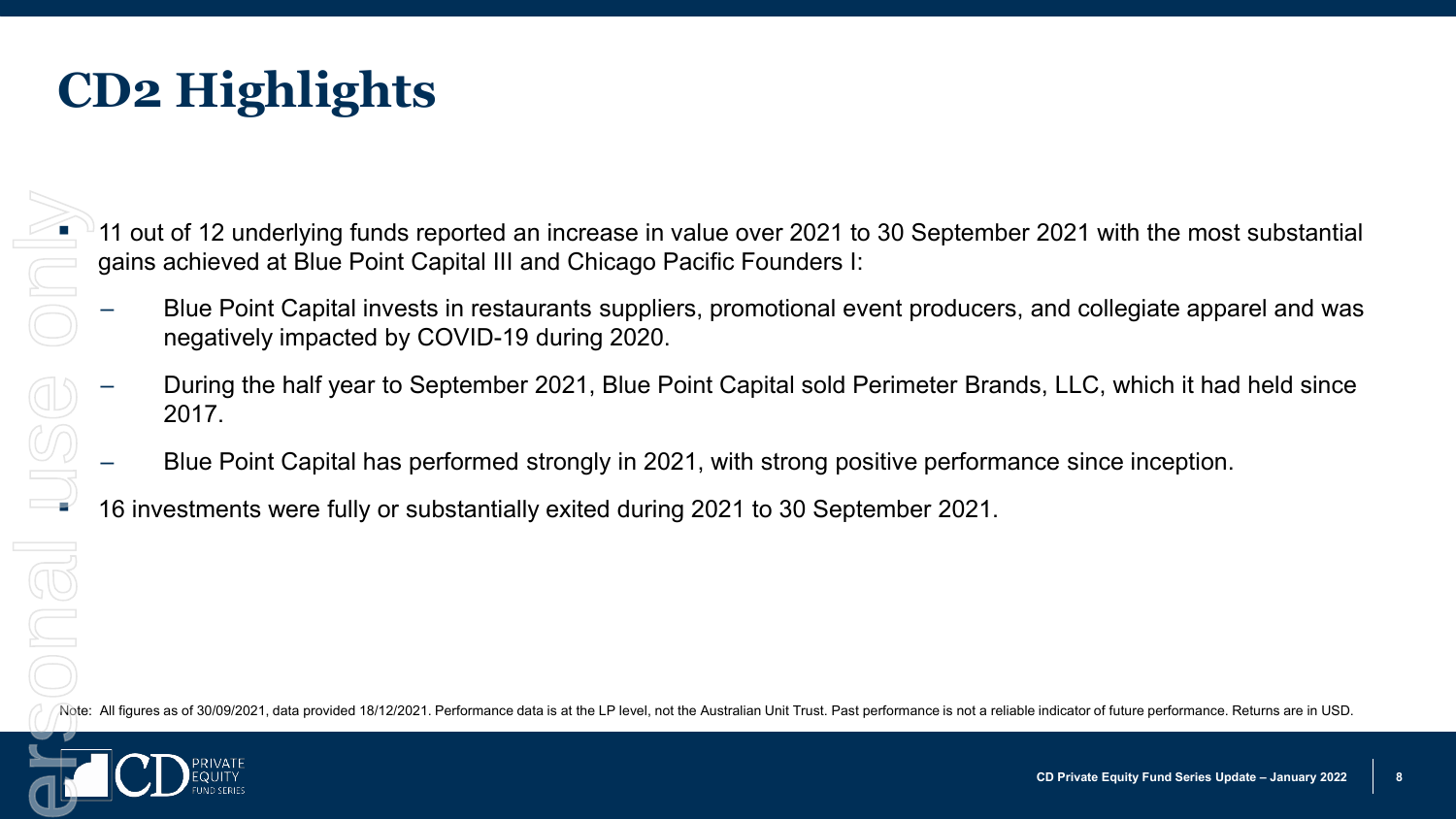### **CD2 LP Performance summary**

### **CD2 invests in U.S. Select Private Opportunities Fund II, L.P. (LP2)**

|                                                      | <b>TOTAL VALUE</b><br><b>TO PAID IN</b>                                                                                                                                                                                          | <b>DISTRIBUTION</b><br><b>TO PAID IN</b> | <b>NET IRR-LP2</b> |
|------------------------------------------------------|----------------------------------------------------------------------------------------------------------------------------------------------------------------------------------------------------------------------------------|------------------------------------------|--------------------|
| Fund A                                               | 1.7x                                                                                                                                                                                                                             | 1.0x                                     | 17.0%              |
| $F$ und B                                            | 4.0x                                                                                                                                                                                                                             | 0.2x                                     | 38.3%              |
| Fund C                                               | 2.9x                                                                                                                                                                                                                             | 2.9x                                     | 36.5%              |
| Fund D                                               | 1.7x                                                                                                                                                                                                                             | 0.9x                                     | 14.9%              |
| Pund E                                               | 1.6x                                                                                                                                                                                                                             | 0.3x                                     | 14.4%              |
| Fund F                                               | 1.4x                                                                                                                                                                                                                             | 0.8x                                     | 9.7%               |
| <b>Fund G</b>                                        | 1.6x                                                                                                                                                                                                                             | 0.9x                                     | 9.5%               |
| Fund H                                               | 1.4x                                                                                                                                                                                                                             | 0.6x                                     | 19.3%              |
| Fund I                                               | 1.4x                                                                                                                                                                                                                             | 1.0x                                     | 9.1%               |
| Fund J                                               | 2.4x                                                                                                                                                                                                                             | 1.8x                                     | 30.4%              |
| Fund K                                               | 2.7x                                                                                                                                                                                                                             | 2.6x                                     | 37.2%              |
| Fund L                                               | 1.9x                                                                                                                                                                                                                             | 1.1x                                     | 19.3%              |
| PRIVATE <sup>I</sup><br>EQU <u>ITY</u><br>UND SERIES | Note: All figures as of 30/09/2021, data provided 18/12/2021. Return figures are net of all underlying fees and expenses of the indiv<br>Past performance is not a reliable indicator of future performance. Returns are in USD. |                                          |                    |

| <b>Third party funds</b>                  | 11   |
|-------------------------------------------|------|
| Underlying Investments (Excl USD1)        | 107  |
| Co-Investments I (USD1)                   | 15   |
| Full Exits to date (Inc USD1)             | 58   |
| <b>Remaining Investments</b>              | 64   |
| Avg. Age of Remaining Investments (Years) | 4.0  |
| Median Gross MOIC (realised deals)        | 2.8x |

Note: All figures as of 30/09/2021, data provided 18/12/2021. Return figures are net of all underlying fees and expenses of the individual managers, but before fees and expenses of the LP and Australian Unit Trust.<br>Past pe

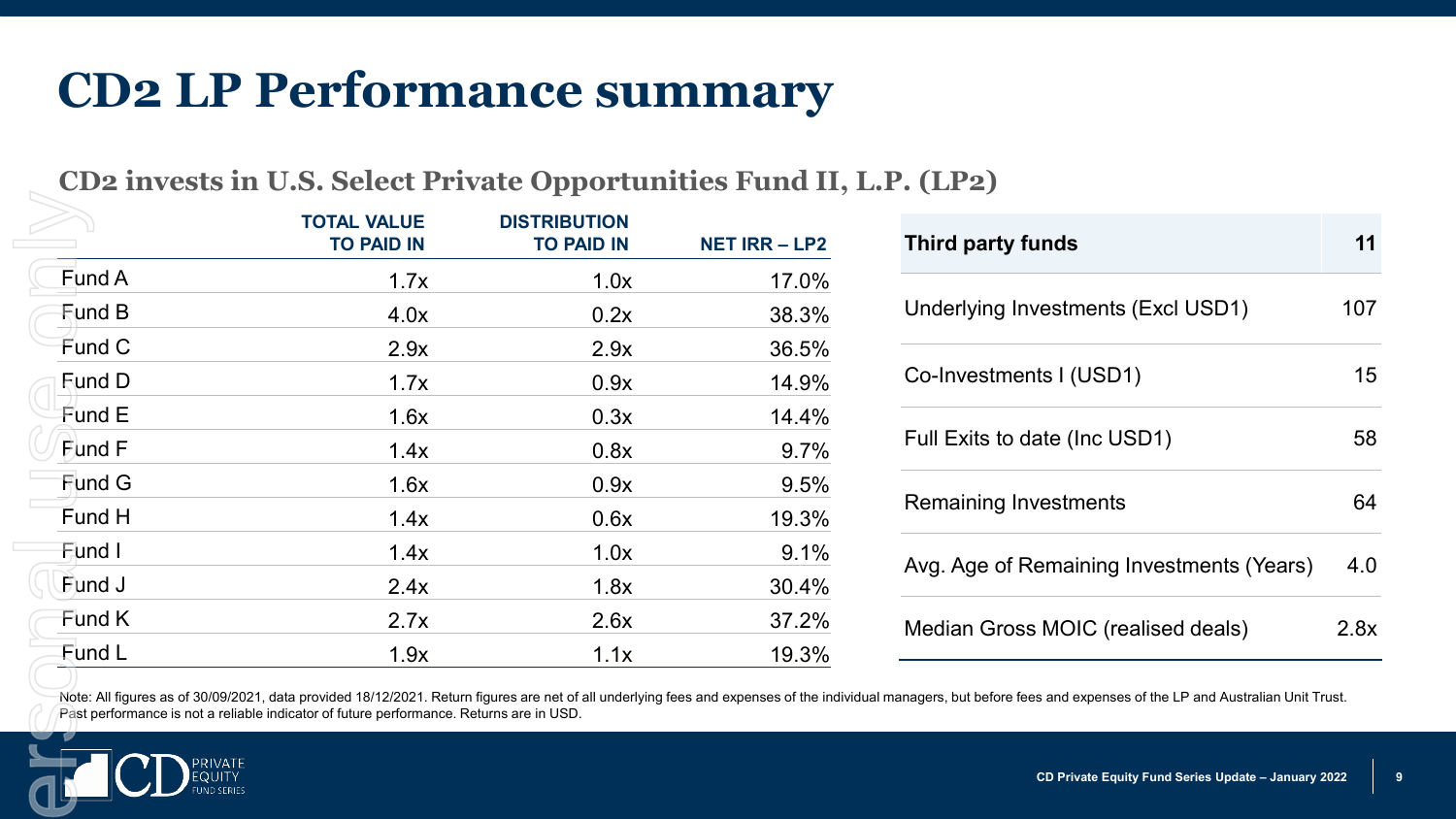# **CD3 Highlights**

 All 13 underlying funds in the CD3 portfolio increased in value over 2021 to 30 September 2021 with the largest gains achieved by PeakSpan Growth Capital I, Bertram Growth Capital III, Luminate Capital Partners I and Gemspring Capital I: Pays are of subsection of the CD3 portfolio in achieved by PeakSpan Growth Capital I, Bert Capital I:<br>
- During the period Luminate Capital par<br>
2018.<br>
- Conexiom is a SaaS (software as a sere efficient automated sales ord

- ‒ During the period Luminate Capital partially realised its investment in Conexiom, which they first invested into in 2018.
- ‒ Conexiom is a SaaS (software as a service) solution offering manufacturing and distribution companies an efficient automated sales order, invoicing and payment system that eliminates the opportunity for human error.

 While CD3 and its underlying funds as a whole are still in the early stages of their value creation processes, the fund did have 13 successful exits across the portfolio during 2021 to 30 September 2021.

Note: All figures as of 30/09/2021, data provided 18/12/2021. Return figures are net of all underlying fees and expenses of the individual managers, but before fees and expenses of the LP and Australian Unit Trust.

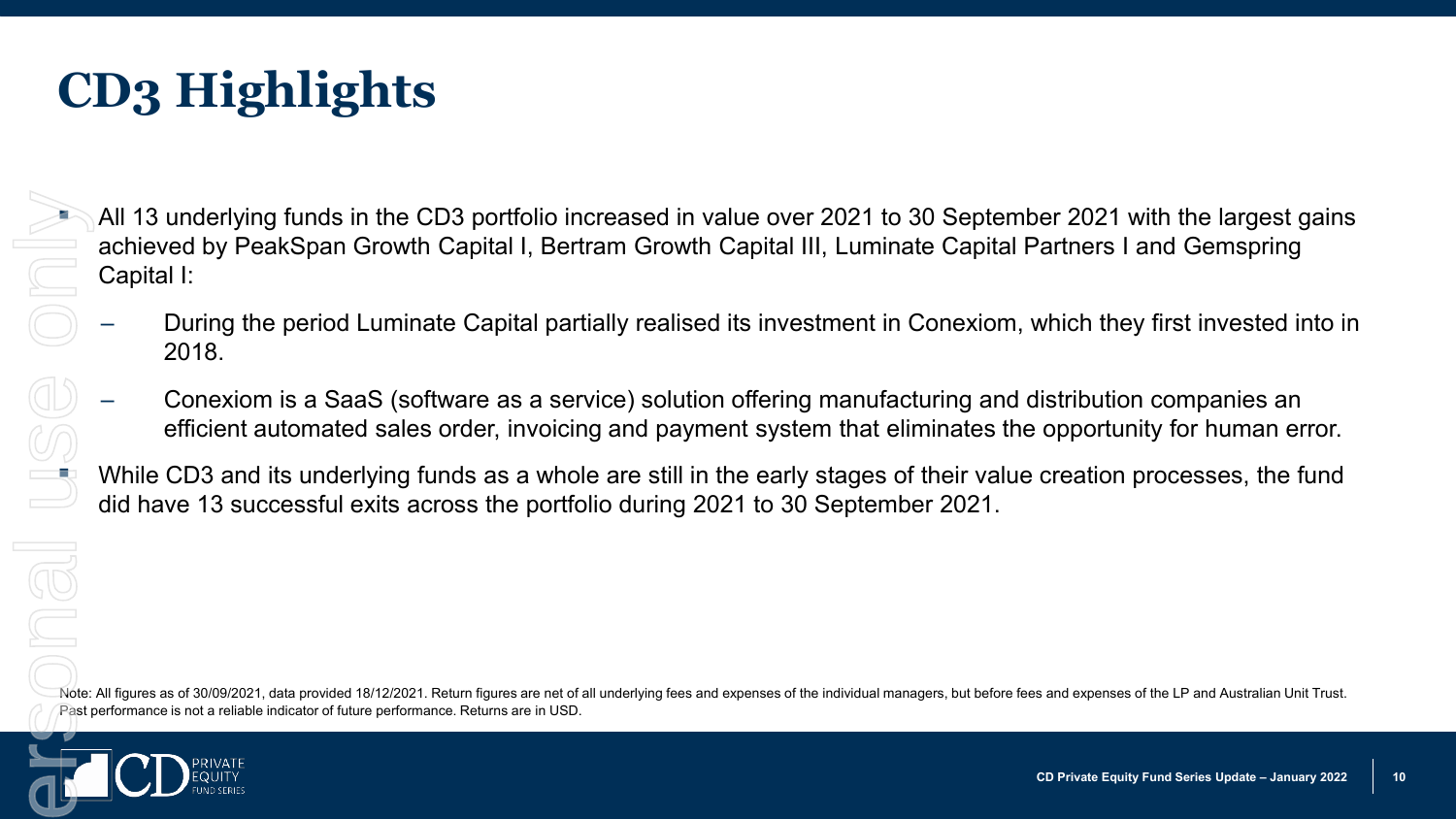### **CD3 LP Performance summary**

**CD3 invests in U.S. Select Private Opportunities Fund III, L.P. (LP3)**

| Third party funds                         | 12   |
|-------------------------------------------|------|
| Underlying Investments (Excl USD2)        | 115  |
| Co-Investments II (USD2)                  | 19   |
| Full Exits to date (Inc USD2)             | 30   |
| Remaining Investments                     | 104  |
| Avg. Age of Remaining Investments (Years) | 3.1  |
| Median Gross MOIC (realized deals)        | 2 3x |

Note: All figures as of 30/09/2021, data provided 18/12/2021. Return figures are net of all underlying fees and expenses of the individual managers, but before fees and expenses of the LP and Australian Unit Trust.<br>Past pe

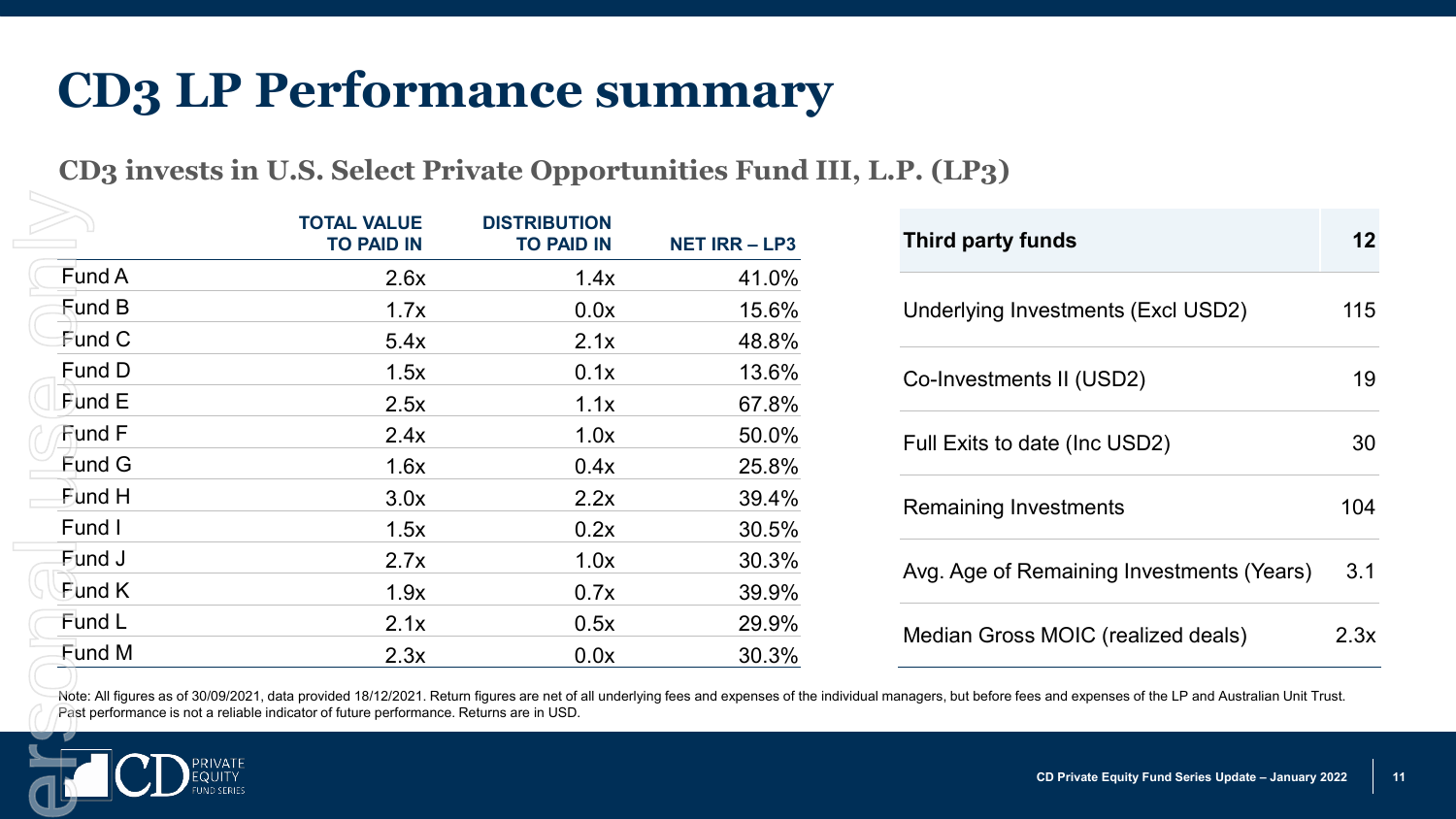Eleven of the twelve underlying funds in the CD4 portfolio increased in value over 2021 to 30 September 2021, with the largest gains achieved at Incline Elevate, Core Industrial Fund 1, Nosara Capital Fund I, and Trivest Fund IV. Past performance is not a reliable indicator of future performance. Returns are in USD.<br> **CD4** received 14 capital drawdown requests 1<br>
3 capital returns.<br>
— Incline Elevate completed the successfully comple<br>
— Elephant Pa

 CD4 received 14 capital drawdown requests from underlying managers during the half year to 30 September 2021 and 3 capital returns.

- ‒ Incline Elevate completed the successful sale of Wholesale Suppliers Plus LLC.
- ‒ Elephant Partners successfully completed a partial sale of Knowbe4, provider of cyber security training and awareness software, and sale of A Cloud Guru.

CD4 has 105 portfolio companies remaining.

Note: All figures as of 30/09/2021, data provided 18/12/2021. Return figures are net of all underlying fees and expenses of the individual managers, but before fees and expenses of the LP and Australian Unit Trust.

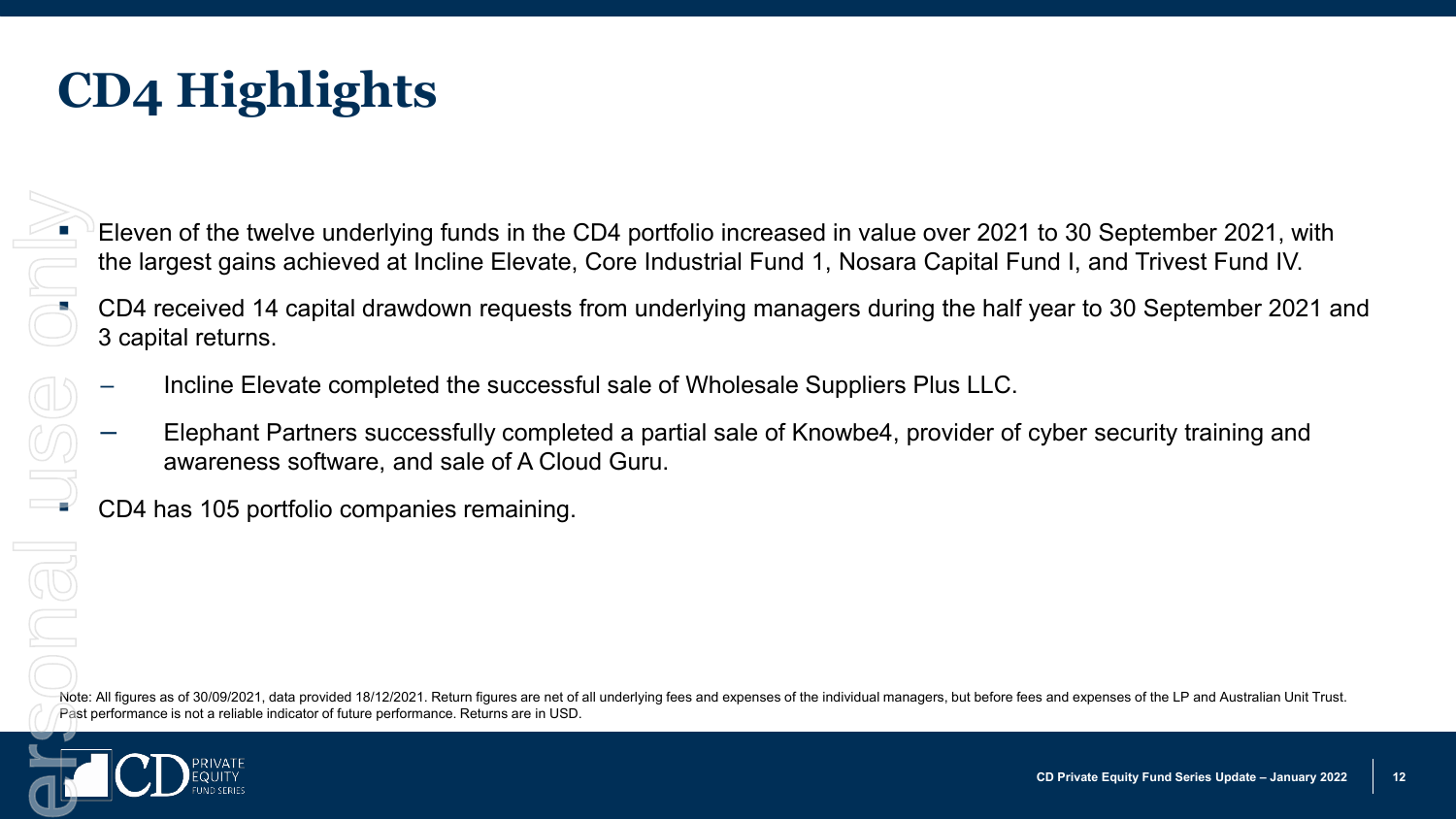### **CD4 Performance summary**

**CD4 invests in U.S. Select Private Opportunities Fund IV, L.P. (LP4)**

|                                                                                                                                                                                                                                               | <b>TOTAL VALUE</b><br><b>TO PAID IN</b> | <b>DISTRIBUTION</b><br><b>TO PAID IN</b> | <b>NET IRR-LP4</b> |
|-----------------------------------------------------------------------------------------------------------------------------------------------------------------------------------------------------------------------------------------------|-----------------------------------------|------------------------------------------|--------------------|
| Fund A                                                                                                                                                                                                                                        | 1.0x                                    | 0.0x                                     | $(1.9\%)$          |
| Fund B                                                                                                                                                                                                                                        | 3.8x                                    | 0.3x                                     | 147.8%             |
| Fund C                                                                                                                                                                                                                                        | 1.9x                                    | 0.2x                                     | 36.5%              |
| Fund D                                                                                                                                                                                                                                        | 1.8x                                    | 0.2x                                     | 39.3%              |
| $F$ und E                                                                                                                                                                                                                                     | 2.9x                                    | 0.7x                                     | 192.3%             |
| Fund F                                                                                                                                                                                                                                        | 2.7x                                    | 0.0x                                     | 58.6%              |
| <b>Fund G</b>                                                                                                                                                                                                                                 | 1.2x                                    | 0.5x                                     | 15.9%              |
| Fund H                                                                                                                                                                                                                                        | 1.1x                                    | 0.0x                                     | 5.5%               |
| Fund I                                                                                                                                                                                                                                        | 2.7x                                    | 0.8x                                     | 119.7%             |
| Fund J                                                                                                                                                                                                                                        | 1.5x                                    | 0.0x                                     | 32.0%              |
| Fund K                                                                                                                                                                                                                                        | 1.5x                                    | 0.0x                                     | 30.0%              |
| Fund L                                                                                                                                                                                                                                        | 2.3x                                    | 0.0x                                     | 32.9%              |
| Note: All figures as of 30/09/2021, data provided 18/12/2021. Return figures are net of all underlying fees and expenses<br>Past performance is not a reliable indicator of future performance. Returns are in USD.<br>PRIVATE<br><b>EQUI</b> |                                         |                                          |                    |

| Third party funds                         |       |
|-------------------------------------------|-------|
| Underlying Investments (Excl USD2)        | 94    |
| Co-Investments II (USD2)                  | 19    |
| Full Exits to date (Inc USD2)             | 8     |
| Remaining Investments                     | 105   |
| Avg. Age of Remaining Investments (Years) | 2.1   |
| Median Gross MOIC (realized deals)        | 2.85x |

Note: All figures as of 30/09/2021, data provided 18/12/2021. Return figures are net of all underlying fees and expenses of the individual managers, but before fees and expenses of the LP and Australian Unit Trust.<br>Past pe

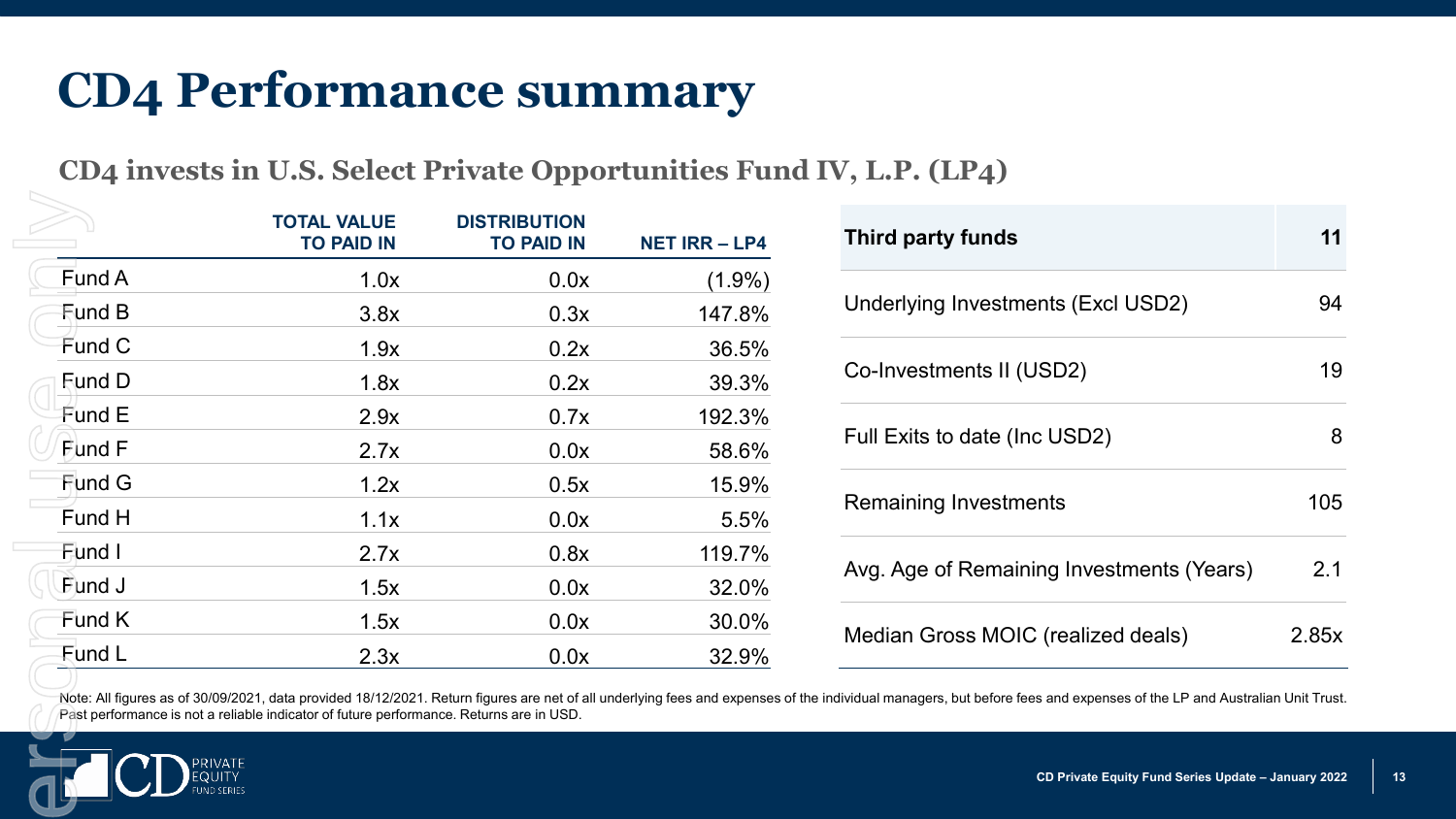### **All exits since inception to 30 September 2021**

|                                      | <b>TOTAL</b><br><b>INVESTMENTS</b>                                                                                                                                 | # OF FULL<br><b>REALISATIONS REALISED GROSS MOIC</b> | $\%$ | <b>AVERAGE</b><br><b>REPORTED</b> | <b>REPORTED</b><br><b>GROSS MOIC</b> | <b>MEDIAN AVERAGE</b><br><b>HOLD</b><br><b>PERIOD</b> |
|--------------------------------------|--------------------------------------------------------------------------------------------------------------------------------------------------------------------|------------------------------------------------------|------|-----------------------------------|--------------------------------------|-------------------------------------------------------|
| Fund I*                              | 96                                                                                                                                                                 | 55                                                   | 57%  | 4.1x                              | 2.9x                                 | 4.0                                                   |
| Fund II*                             | 122                                                                                                                                                                | 58                                                   | 48%  | 3.6x                              | 2.8x                                 | 4.1                                                   |
| Fund III*                            | 134                                                                                                                                                                | 30                                                   | 22%  | 4.2x                              | 2.3x                                 | 3.2                                                   |
| Fund $IV^*$                          | 113                                                                                                                                                                | 8                                                    | 7%   | 4.2x                              | 2.9x                                 | 2.1                                                   |
| Total                                | 465                                                                                                                                                                | 151                                                  | 32%  | 3.8x                              | 2.8x                                 | 4.0                                                   |
|                                      |                                                                                                                                                                    | 8                                                    | 53%  | 2.9x                              | 1.9x                                 | 4.5                                                   |
| USD1                                 | 15                                                                                                                                                                 |                                                      |      |                                   |                                      |                                                       |
| USD <sub>2</sub><br>just four years. | 19<br>Since inception there have been 151 full realizations at a median reported groes<br>As we would expect, CD1 and CD2 have had the most realizations, however, |                                                      | 5%   | 2.0x                              | 2.0x                                 | 3.4                                                   |

**All exits since inception – Return distribution**



 Since inception there have been 151 full realizations at a median reported gross MOIC of 2.8x with an average hold period of just four years.

As we would expect, CD1 and CD2 have had the most realizations, however, CD3's exit activity picked up materially in 2021.

Note: All figures as of 30/09/2021, data provided 18/12/2021. Return figures are net of all underlying fees and expenses of the individual managers, but before fees and expenses of the LP and Australian Unit Trust. Returns performance is not a reliable indicator of future performance. \* Includes exposure to US Select Direct Private Equity (US) L.P. (Fund I and Fund II) and US Select Direct Private Equity II (US) L.P. (Fund III and Fund IV).

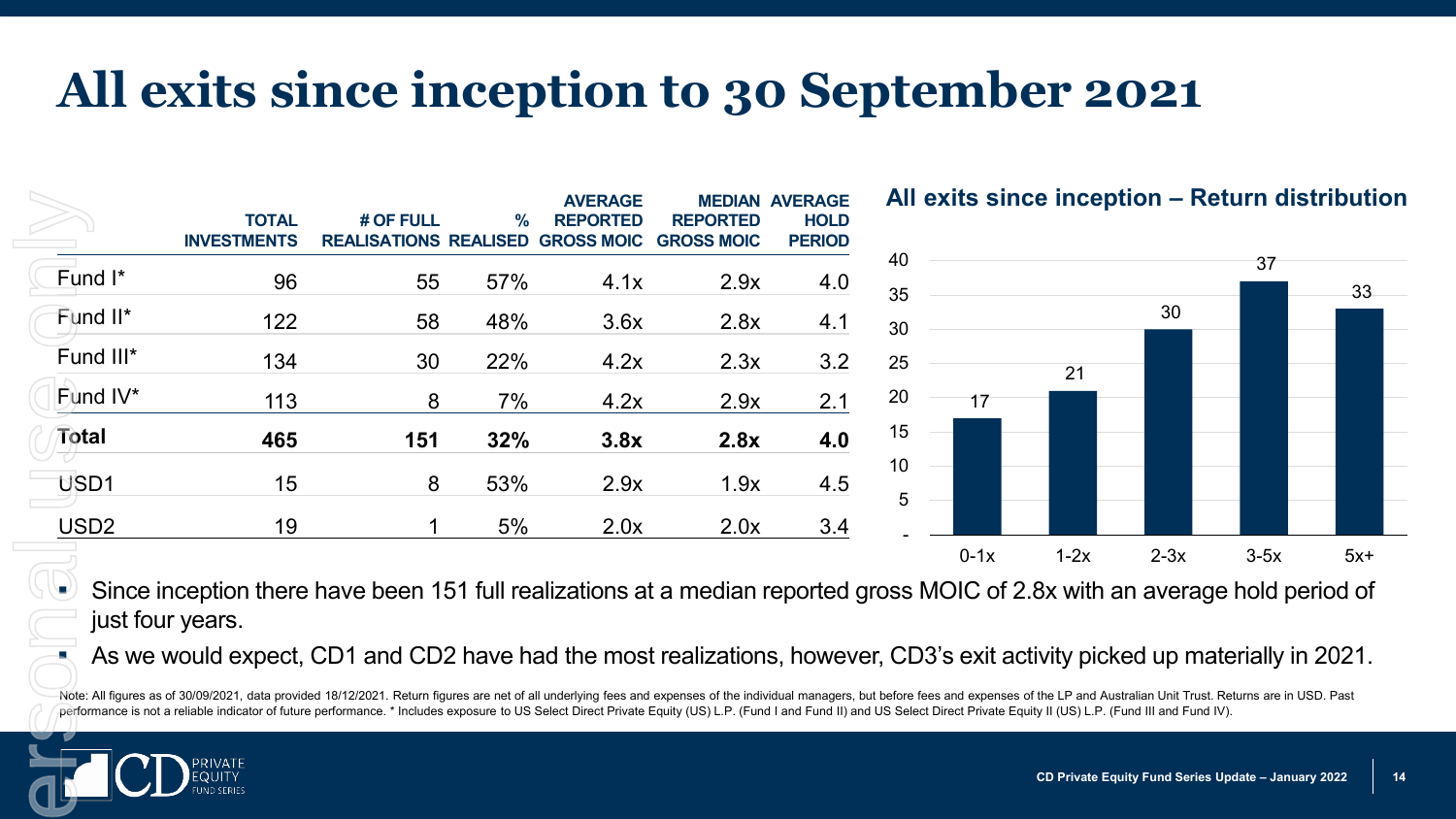### **2021 Distributions**

#### **On 20 December 2021, three of the four funds announced further distributions**

| FUND                                                                                                                                                                                                                                         | <b>20 DECEMBER 2021</b><br><b>DISTRIBUTION</b> | <b>TOTAL</b><br><b>DISTRIBUTIONS</b><br>(SINCE INCEPTION) | <b>APPLICATION</b><br><b>PRICE</b> | <b>TOTAL DISTRIBUTIONS POST TAX NTA AFTER</b><br>(SINCE INCEPTION) AS A %<br>OF APPLICATION PRICE | <b>ESTIMATED</b><br><b>DECEMBER</b><br><b>DISTRIBUTION</b> |
|----------------------------------------------------------------------------------------------------------------------------------------------------------------------------------------------------------------------------------------------|------------------------------------------------|-----------------------------------------------------------|------------------------------------|---------------------------------------------------------------------------------------------------|------------------------------------------------------------|
| CD Private Equity Fund I (CD1)                                                                                                                                                                                                               | \$0.235                                        | \$2.440                                                   | \$1.60                             | 152.5%                                                                                            | \$1.34                                                     |
| CD Private Equity Fund II (CD2)                                                                                                                                                                                                              | \$0.355                                        | \$1.725                                                   | \$1.60                             | 107.8%                                                                                            | \$1.90                                                     |
| CD Private Equity Fund III (CD3)                                                                                                                                                                                                             | \$0.530                                        | \$0.908                                                   | \$1.60                             | 56.8%                                                                                             | \$2.09                                                     |
| $\overline{\subset}$<br>Note: All figures as of 31/12/2021. NTA figures are post-tax NTA and is net of fees and costs. Total returns are inclusive of distributions. Past performance is not a reliable indicator of future performance. The |                                                |                                                           |                                    |                                                                                                   |                                                            |